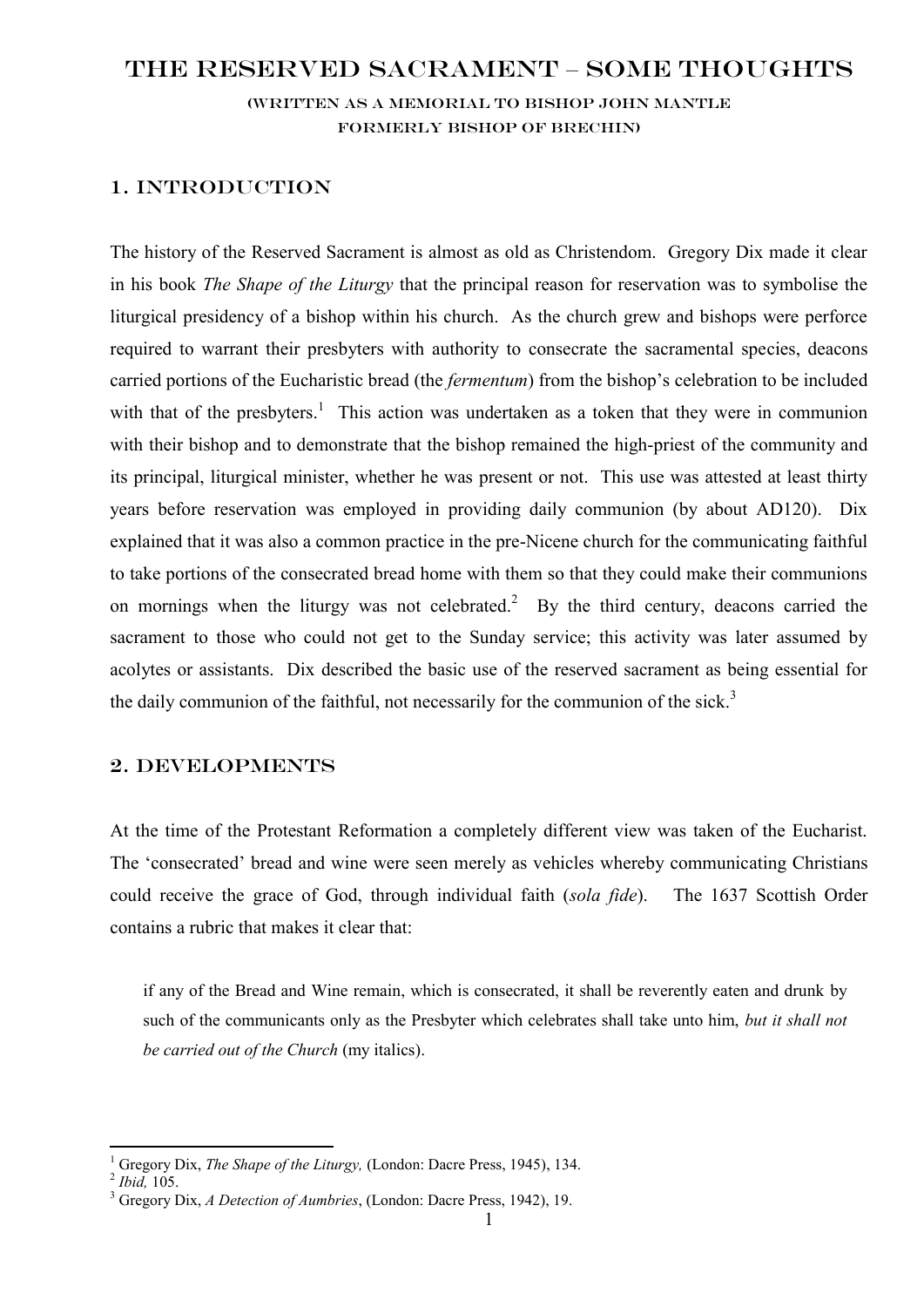The 1637 Order for The Communion of the Sick required a celebration, albeit a somewhat (and maybe necessarily) truncated liturgy, in the home and at the bedside. In extreme conditions the order could be reduced to the Prayer of Consecration, the Administration and the Blessing. By the time of the 1929 Order for the Communion of the Sick there is a rubric which requires:

immediately after the Blessing any of the consecrated Elements that remain shall be reverently consumed, *or else taken back to the church* (my italics).

This is followed by a rubric that begins:

When the sick person is communicated from the consecrated Gifts reserved for that purpose...

This seems to imply that the sacrament was reserved for the use of the sick although there is nowhere any indication in the 1929 Communion Order as to when or how this should be done. It is clear that procedures arose that allowed the Blessed Sacrament to be reserved for the use of the sick but it was no longer taken home for domestic use, as in the post-Apostolic church. The liturgical and doctrinal developments engendered by the Oxford Movement in the first half of the nineteenth century saw the Reserved Sacrament also became a focus for prayerful adoration and worship (as has been seen in the growth of services such as Benediction). Only in recent years has the Reserved Sacrament been used as a source for administration during lay led Eucharistic worship.

## 3. Today's church

Our church today is seriously different in structure from that in Dix's world (first half of the twentieth century). Much has been written about the increased costs of maintaining stipendiary clergy in post and the concomitant result of more and more charges sharing fewer and fewer resources. The current financial recession has only exacerbated these problems and there seems little likelihood of improvements in the foreseeable future. Our churches, especially those in remote locations, or with small congregations, have been left in the hands of retired clergy, where these exist, or are the responsibility of lay readers and leaders. While these latter can and do provide a regular framework of worship there is often difficulty with the provision of sacramental services. Some of these lay leaders have been given authority by their bishops to conduct Eucharistic services, administering consecrated elements reserved for that purpose. However, there is much disquiet about this practice, not least in the College of Bishops. The late Bishop John Mantle initiated a debate on this complex subject, initially in the pages of the SEC *inspires* magazine. In general he criticised the practice of lay-led Eucharistic worship, not least because of the abuses that he had observed. A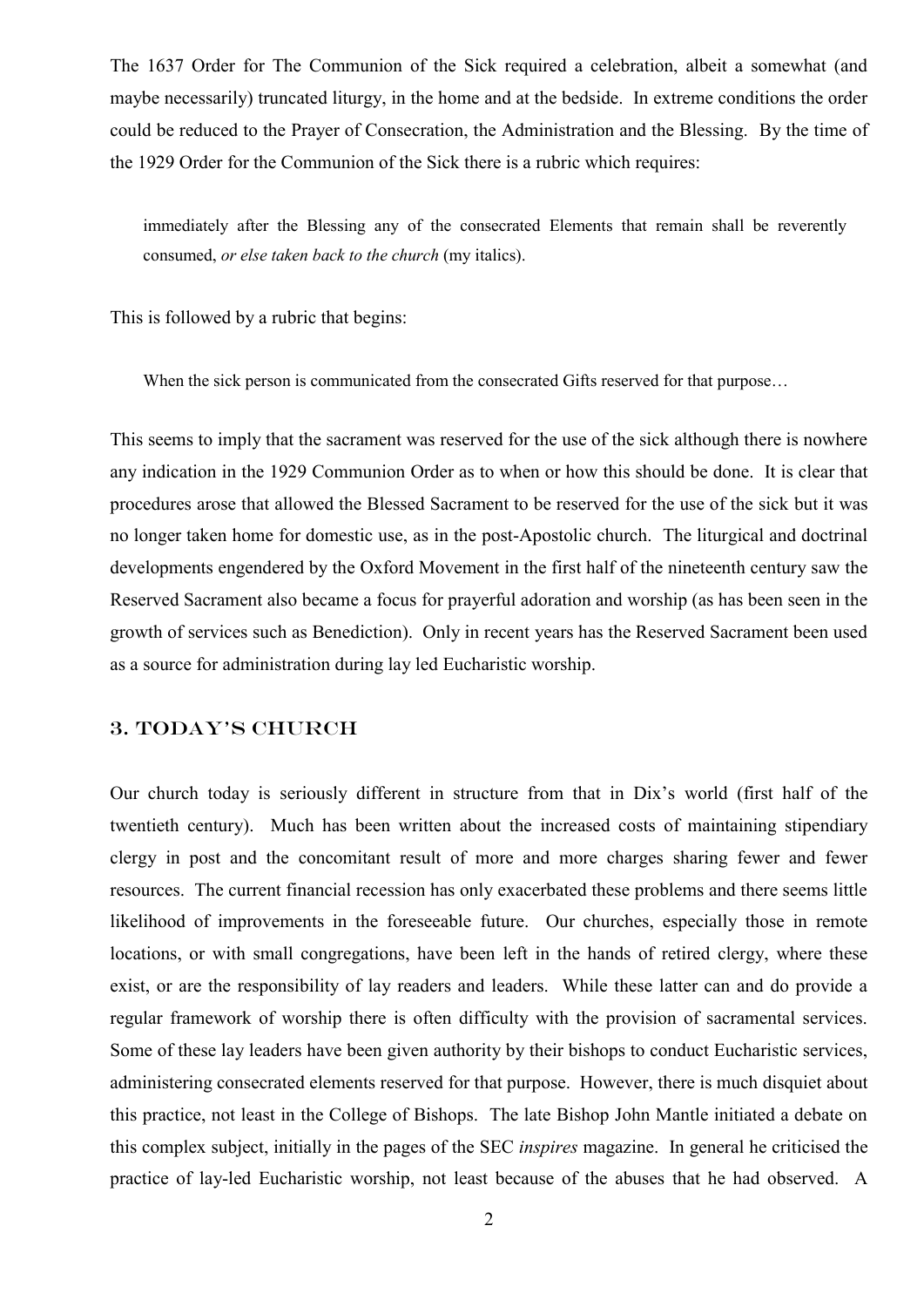lunchtime meeting, chaired by Bishop John, during the 2009 General Synod was so well attended that there was standing room only. Despite many points of view being raised, not conclusions were reached. Yet, it proved to be an important issue, demanding weighty considerations in another forum.

#### 4. The problems

The most serious contention is raised by those who believe that the Blessed Sacrament can only be properly administered during a celebration of the Holy Eucharist presided over by an episcopally ordained priest. This is, of course, a very valid argument and, given the necessary resources (both financial and human), is the obvious solution. However, as we have seen, these resources are not always available. Should we expect our remote and clerically impoverished congregations to rely on a diet of Services of the Word until some passing cleric happens upon them? We are a sacramental church and to make such a suggestion, however well intentioned and fulfilled, will not satisfy our members' craving for 'the bread of life'. Indeed, such a practice would drive many into the arms of our Presbyterian churches which, essentially, offer just that style of worship. Do we want our churches to close?

Given that some of our lay leaders are trained and given episcopal sanction to conduct Eucharistic services there are still many questions to answer and problems and difficulties to overcome. Many of these revolve around where the sacrament is consecrated and when. Can the Reserved Sacrament be taken from one place, perhaps the cathedral, if that is not too far distant, for use in a remote church? Alternatively, if, as some suggest, the sacrament can only be reserved in the place where the consecration takes place, how is this to be accomplished, bearing in mind the difficulty of getting a priest in the first place. Can it be reserved in one church and taken to another, perhaps equally remote, location for a Eucharistic service there? Then there is the question of how long the sacrament may be reserved in one place. In some remote locations this may be weeks or months – but some of our clergy, those who are sensitive to the need for this practice, say that the limits are, quite arbitrarily, two weeks, or three weeks, or a month.

There is a serious question of what actually constitutes Eucharistic worship. Some have argued that 'Eucharist' is a translation of the Greek word for 'thanksgiving' and it is only through the presence of the priest at the celebration that the people may properly give thanks to God for the ultimate sacrifice made by Christ at Calvary.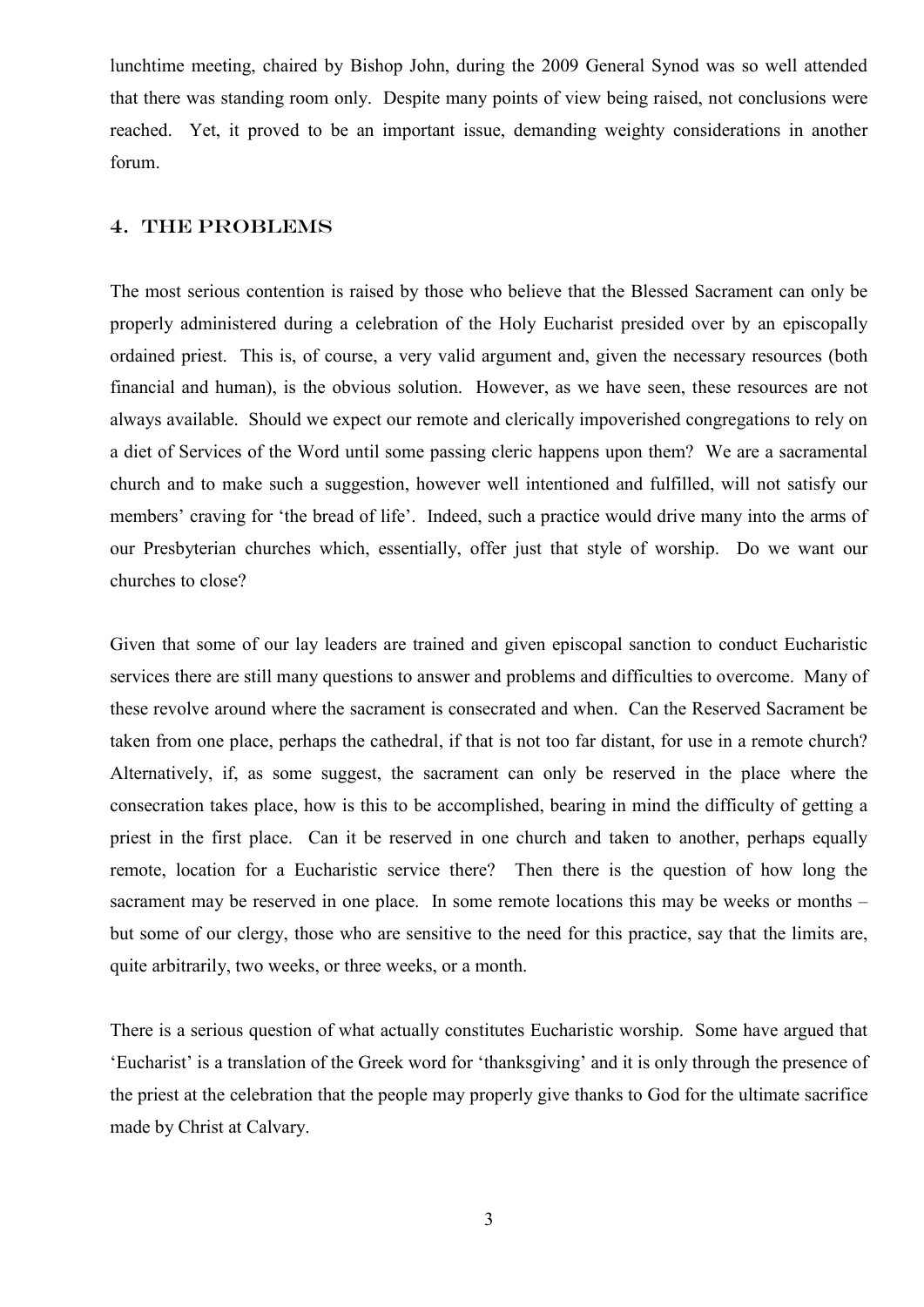#### 4. Some solutions

A serious debate needs to take place in our church to air all points of view on this complex issue. Our bishops and clergy, who may feel threatened by these changes, need to appreciate the differing understandings of what constitutes reception of the sacrament. It seems to me that most of our congregational members understand reception of the sacrament as just that – they receive the sacrament from whosoever offers it to them, provided, of course, that this reception takes place within a service order that is very similar to that which a priest might celebrate (we are not yet ready for the Eucharistomat!). The person in the pew does not seem to mind, or care about, how the sacrament that they receive came to be consecrated, where this action took place, or when (although I think it is important to make this clear at the commencement of the service). I have conducted Eucharistic worship for many years now and have had bishops, priests and deacons in my congregations (including an SEC Primus!), as well as numerous lay folk. I have never known anyone refuse to receive the Reserved Sacrament at any of the services that I have conducted.

I have come to the conclusion that earthly time scales are unimportant in the things of God. Consecration is a one-off event. Things that are consecrated include churches, chapels, altars, chalices (and patens), graveyards and the Blessed Sacrament. There is never a requirement to re-visit this consecration – it is for all time. So it is with the elements of bread and wine. God imposes no time limit on the things he uses in his service. Time constraints are entirely illogical and have no meaning, other than, perhaps, to satisfy the qualms of some of the clergy. The question about 'thanksgiving' is best answered by suggesting that there is no occasion when a congregation together with its leader cannot give thanks to God for his mercy and providence, even when no ordained priest is present; each and every one of us can say '*Eucharisto*' – I give thanks!

### 5. conclusions

Had he lived, I am sure Bishop John would have welcomed a serious debate on this necessary development of Eucharistic practice, a change that is being recognised as vital to the future of his church. He observed lay led Eucharistic services in France many years ago and initially thought them a good thing; a transformation that was deemed necessary for the needs of the times. For some reason he altered his mind, perhaps under pressure from conservative members of the priesthood. I have no doubts that the church will have to modify its thinking on this vital topic. The rank-and-file members will demand their sacramental rights – they have been led to believe that they belong to a church that cherishes its sacraments, they are Anglicans not Presbyterians. Already I have witnessed lay led Eucharistic worship in remote and rural dioceses of the Church of England. The Roman